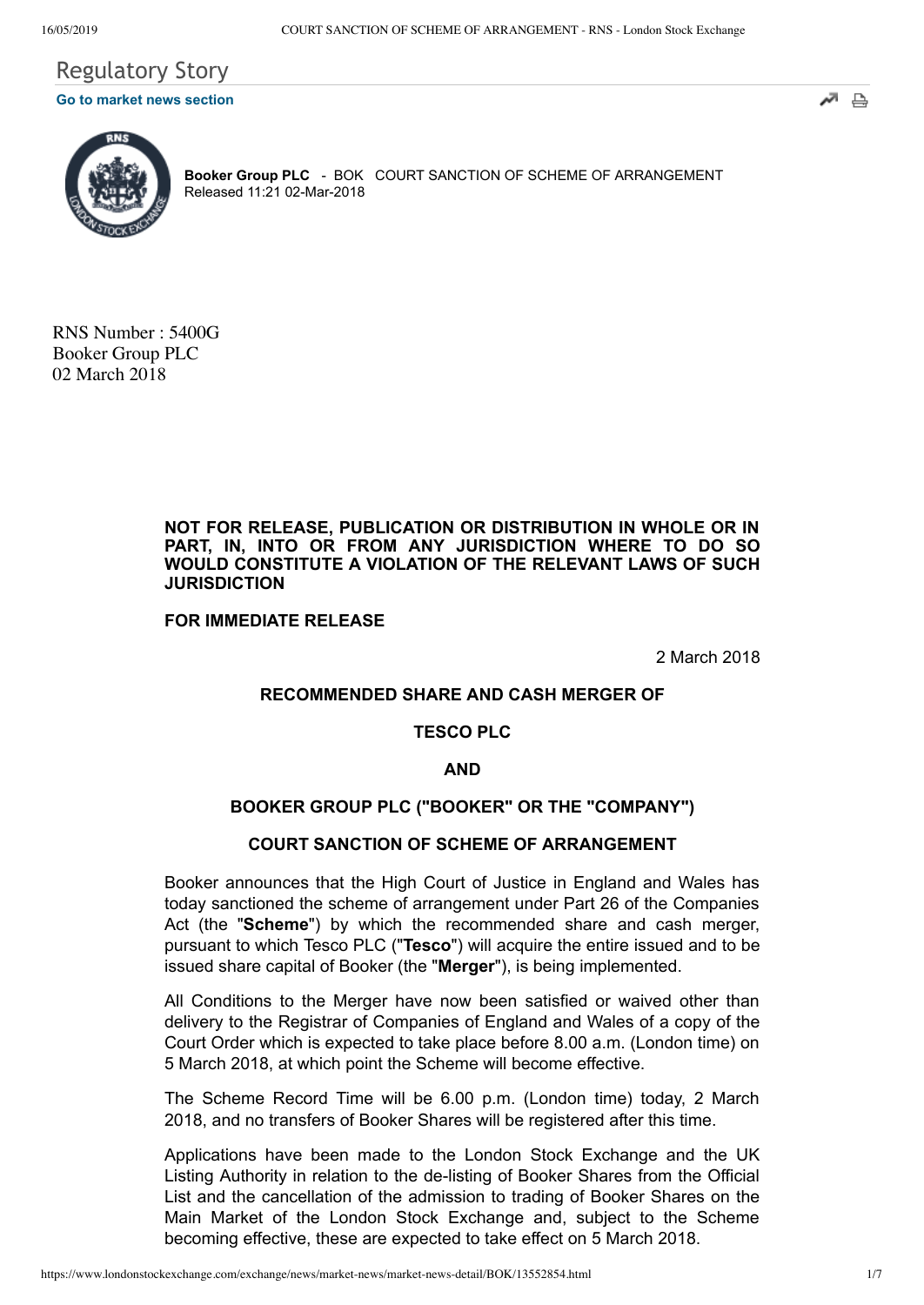Booker further announces that, having each given notice of their intention to resign with effect from the time at which the Scheme becomes effective, each of Stewart Gilliland, Helena Andreas, Andrew Cripps, Gary Hughes and Karen Jones will, subject to the Scheme becoming effective, stand down as directors of Booker with effect from 5 March 2018.

There has been no change to the expected timetable of the principal events for the Merger set out on pages 2 and 3 of the scheme document published on 5 February 2018 in relation to the Merger (the "**Scheme Document**"). Full details of the Merger, including the terms and conditions of the Scheme and the Merger, are set out in the Scheme Document.

The extent to which elections under the Mix and Match Facility will be satisfied will be confirmed on 5 March 2018.

### **Enquiries:**

**J.P. Morgan Cazenove** (financial adviser and corporate broker to Booker) +44 (0) 207 742 6000 Toby Radford / Behzad Arbabzadah Dwayne Lysaght / Adam Laursen

**Investec** (corporate broker to Booker) +44 (0) 207 597 4000 Keith Anderson/Henry Reast

**Tulchan Communications** (public relations adviser to Booker Group plc) +44 (0) 207 353 4200 Susanna Voyle / Jess Reid

Clifford Chance LLP are retained as legal advisers for Booker.

Terms used but not defined in this announcement have the meaning given to them in the Scheme Document.

# **Important Notices**

This Announcement is for information purposes only and does not constitute or form part of any offer to sell or subscribe for or any invitation to purchase or subscribe for any securities of the solicitation of any vote or approval in any jurisdiction pursuant to the Merger. It does not constitute a prospectus or prospectus equivalent document.

# **Overseas Jurisdictions**

The release, publication or distribution of this Announcement in or into jurisdictions other than the UK may be restricted by law and therefore any persons who are subject to the law of any jurisdiction other than the UK should inform themselves about, and observe, any applicable legal or regulatory requirements. In particular the ability of persons who are not resident in the United Kingdom, to vote their Booker Shares with respect to the Scheme at the Scheme Court Meeting, or to appoint another person as proxy to vote at the Scheme Court Meeting on their behalf, may be affected by the laws of the relevant jurisdictions in which they are located. Any failure to comply with the applicable restrictions may constitute a violation of the securities laws of any such jurisdiction. To the fullest extent permitted by applicable law, the companies and persons involved in the Merger disclaim any responsibility or liability for the violation of such restrictions by any person. This Announcement has been prepared for the purpose of complying with English law and the Takeover Code and the information disclosed may not be the same as that which would have been disclosed if this Announcement had been prepared in accordance with the laws of jurisdictions outside of England and Wales. Unless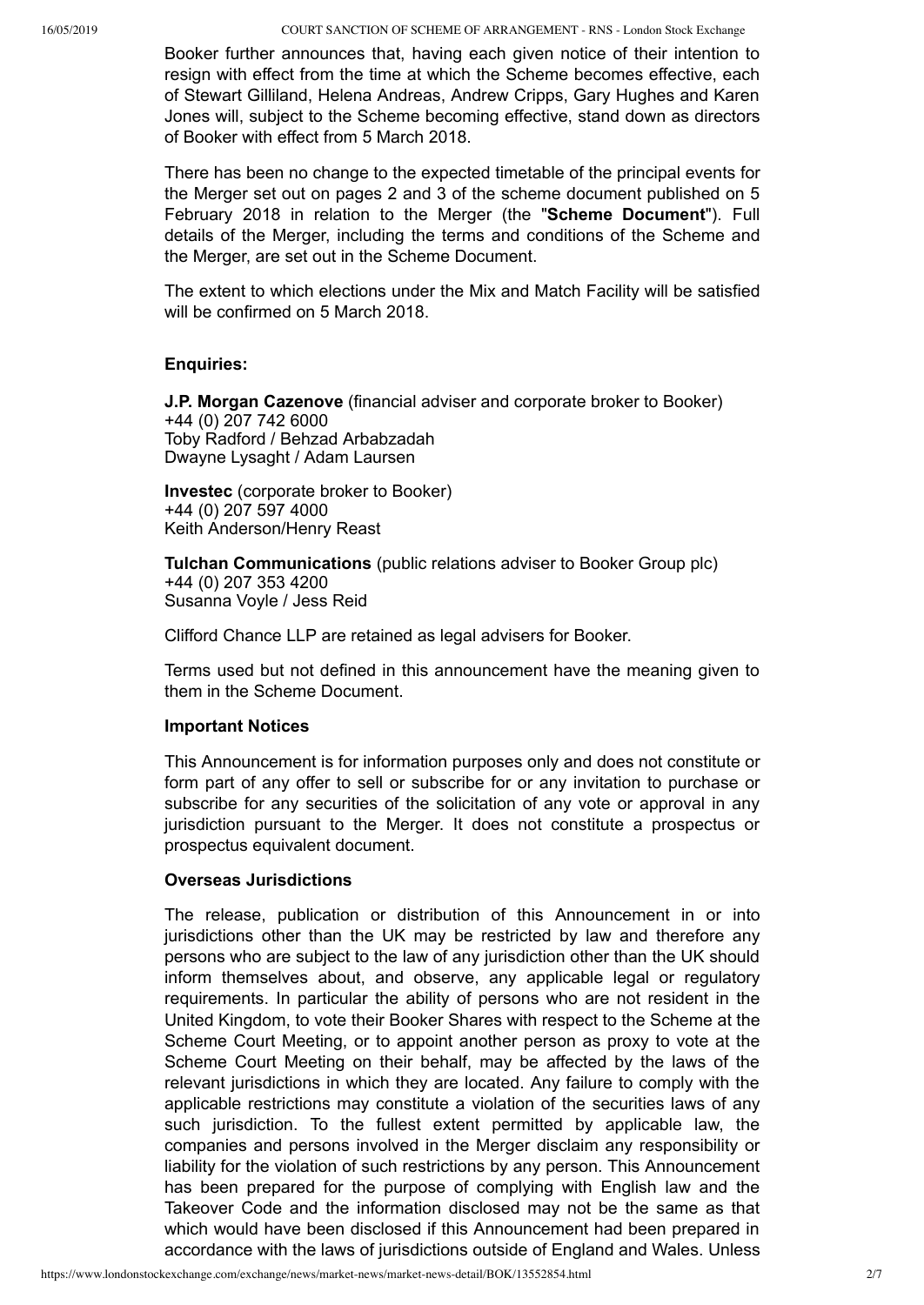otherwise determined by Tesco or required by the Takeover Code, and permitted by applicable law and regulation, the Merger will not be made available directly or indirectly, in, into or from a Restricted Jurisdiction where to do so would violate the laws in that jurisdiction and no person may vote in favour of the Merger by any such use, means, instrumentality or form within a Restricted Jurisdiction or any other jurisdiction if to do so would constitute a violation of the laws of that jurisdiction

Copies of this Announcement and any formal documentation relating to the Merger will not be and must not be, directly or indirectly, mailed or otherwise forwarded, distributed or sent in, into or from any Restricted Jurisdiction or any jurisdiction where to do so would violate the laws of that jurisdiction and persons receiving such documents (including custodians, nominees and trustees) must not mail or otherwise forward, distribute or send them in or into or from any Restricted Jurisdiction. Doing so may render invalid any related purported vote in respect of the Merger. If the Merger is implemented by way of Offer (unless otherwise permitted by applicable law or regulation), the Offer may not be made, directly or indirectly, in or into or by use of the mails or any other means or instrumentality (including, without limitation, facsimile, email or other electronic transmission, telex or telephone) of interstate or foreign commerce of, or any facility of a national, state or other securities exchange of any Restricted Jurisdiction and the Offer will not be capable of acceptance by any such use, means, instrumentality or facilities or from within any Restricted Jurisdiction.

The availability of New Tesco Shares under the Merger to Booker Shareholders who are not resident in the United Kingdom or the ability of those persons to hold such shares may be affected by the laws or regulatory requirements of the relevant jurisdictions in which they are resident. Persons who are not resident in the United Kingdom should inform themselves of, and observe, any applicable legal or regulatory requirements.

Further details in relation to Overseas Shareholders are contained in the Scheme Document.

# **Additional Information for US Investors**

The Merger is being made to acquire the securities of an English company by means of a scheme of arrangement provided for under English law. A transaction effected by means of a scheme of arrangement is not subject to the tender offer rules under the US Exchange Act and is exempt from the registration requirements under the US Securities Act. Accordingly, the Scheme will be subject to disclosure requirements and practices applicable in the UK to schemes of arrangement, which are different from the disclosure and other requirements of the US tender offer and securities laws. The financial information included in this Announcement and the Scheme Document has been or will have been prepared in accordance with International Financial Reporting Standards and thus may not be comparable to financial information of US companies or companies whose financial statements are prepared in accordance with generally accepted accounting principles in the US.

The receipt of consideration pursuant to the Merger by a US holder for the transfer of its Booker Scheme Shares pursuant to the Scheme may be a taxable transaction for United States federal income tax purposes and under applicable United States state and local, as well as foreign and other, tax laws. Each Booker Shareholder is urged to consult his independent professional adviser immediately regarding the tax consequences of the Merger applicable to him.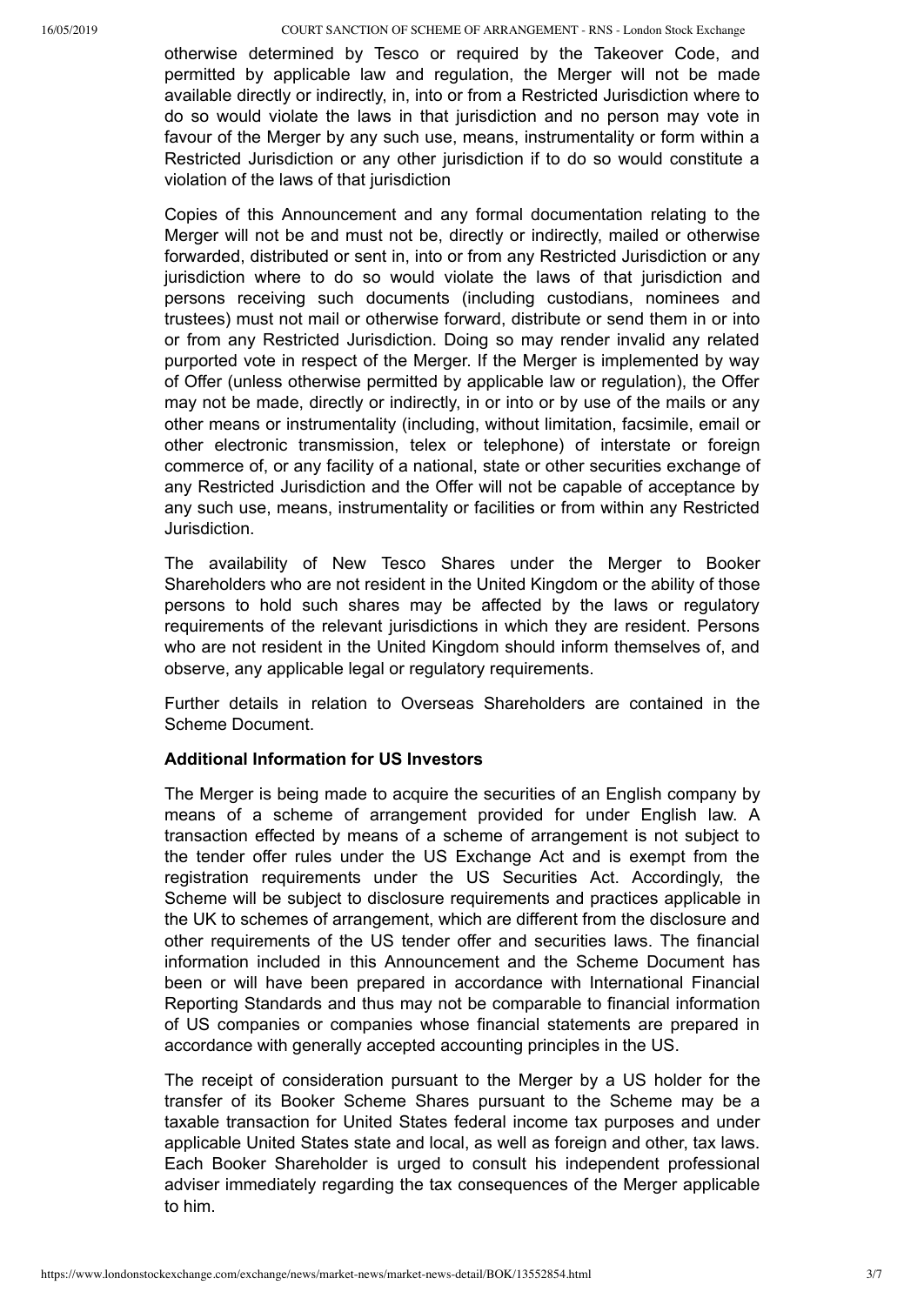It may be difficult for US holders of shares to enforce their rights and any claims they may have arising under US federal securities laws in connection with the Merger, since Booker and Tesco are each organised under the laws of a country other than the US, some or all of their officers and directors may be residents of countries other than the US and most of the assets of Tesco and Booker are located outside of the US. US holders may not be able to sue a non-US company or its officers or directors in a non-US court for violations of US securities laws. Further, it may be difficult to compel a non-US company and its affiliates to subject themselves to a US court's jurisdiction or judgement.

The Merger is intended to be carried out under a scheme of arrangement provided for under English company law (which requires the approval of the Booker Scheme Shareholders). If so, it is expected that any Tesco Shares to be issued pursuant to the Scheme to Booker Shareholders would be issued in reliance upon the exemption from the registration requirements of the US Securities Act, provided by Section 3(a)(10) thereof.

Securities issued pursuant to the Scheme will not be registered under any US state securities laws and may only be issued to persons resident in a state pursuant to an exemption from the registration requirements of the securities laws of such state.

For the purpose of qualifying for the exemption provided by Section 3(a)(10) of the US Securities Act, Booker will advise the Court that its sanctioning of the Scheme will be relied on by Tesco as an approval of the Scheme following a hearing on its fairness to Booker Shareholders, at which Court hearing all Booker Shareholders are entitled to attend in person or though counsel to support or oppose the sanctioning of the Scheme and with respect to which notification has been given to all such holders.

The Merger may in certain circumstances instead be carried out by way of a Takeover Offer under English law. If Tesco exercises its right to implement the Merger by way of a Takeover Offer, such Offer will be made in compliance with applicable US tender offer and securities laws and regulations, including the exemptions therefrom.

In accordance with normal UK practice and pursuant to Rule 14e-5(b) of the US Exchange Act, Tesco or its nominees, or its brokers (acting as agents), may from time to time make certain purchases of, or arrangements to purchase, Booker Shares outside of the US, other than pursuant to the Merger, until the date on which the Merger and/or Scheme becomes effective, lapses or is otherwise withdrawn. These purchases may occur either in the open market at prevailing prices or in private transactions at negotiated prices. Any information about such purchases will be disclosed as required in the UK, will be reported to a Regulatory Information Service and will be available on the London Stock Exchange website at www.londonstockexchange.com.

Investors are urged to read any documents related to the Merger filed, furnished or to be filed or furnished with the SEC because they will contain important information regarding the Merger and any related offer of securities Such documents will be available free of charge at the SEC's web site at www.sec.gov, Tesco's website at www.tescoplc.com and Booker's website at www.bookergroup.com/investor-centre.

#### **Important Notices Relating to Financial Advisers**

J.P. Morgan Limited (which conducts its UK investment banking activities as J.P. Morgan Cazenove) which is authorised and regulated in the UK by the FCA, is acting exclusively for Booker and no one else in connection with the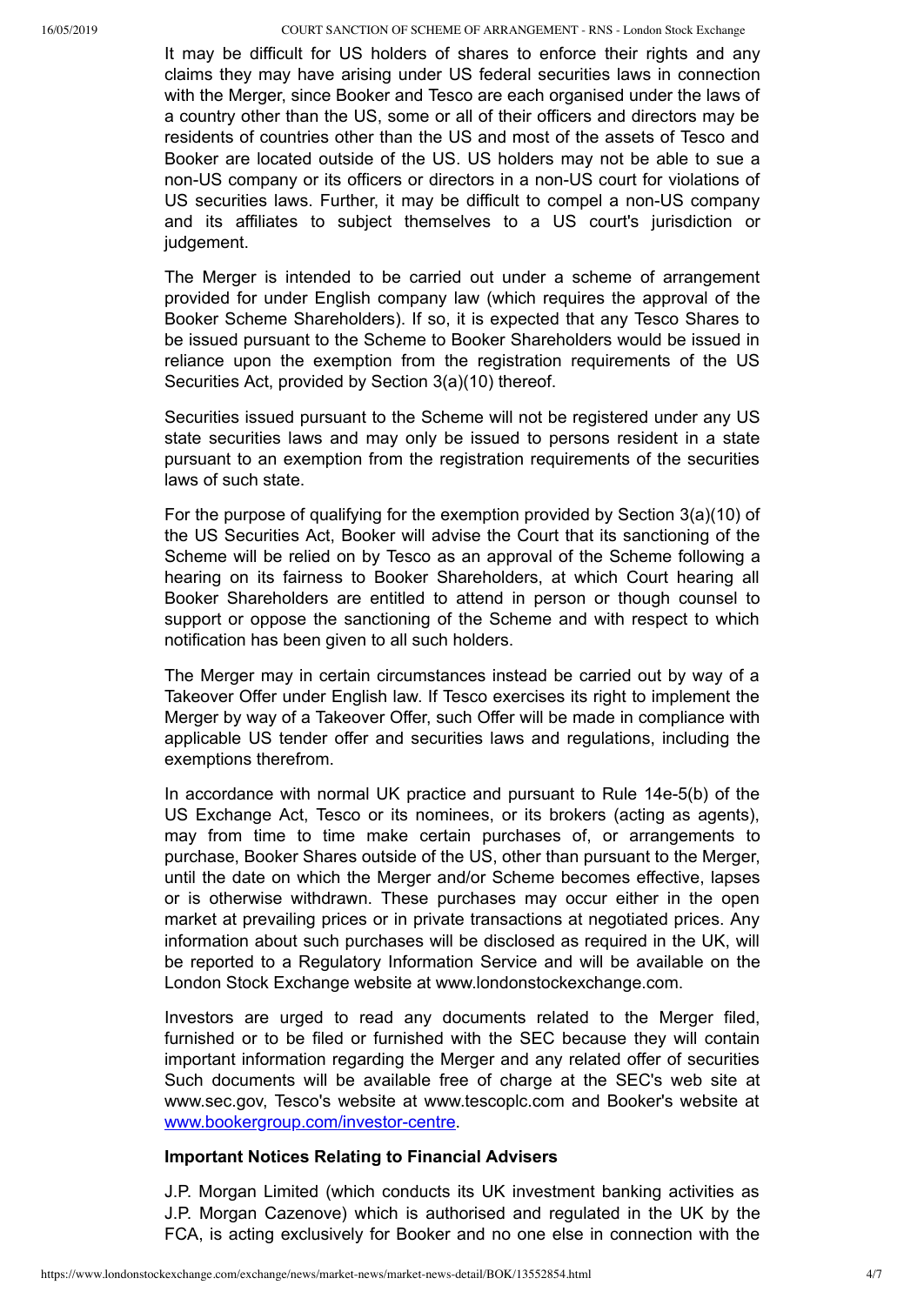Merger and will not be responsible to anyone other than Booker for providing the protections afforded to clients of J.P. Morgan Cazenove nor for providing advice in relation to the Merger or any other matters referred to in this Announcement.

Investec Bank plc, which is authorised by the Prudential Regulation Authority and regulated by the FCA and the Prudential Regulation Authority in the UK, is acting exclusively for Booker and no one else in connection with the Merger and will not be responsible to anyone other than Booker for providing the protections afforded to its clients or for providing advice in relation to the Merger or any other matters referred to herein.

# **Forward‑looking statements**

This Announcement, oral statements made regarding the Merger, and other information published by Booker and Tesco contain statements which are, or may be deemed to be, "forward-looking statements" with respect to the financial condition, results of operations and businesses of Booker and Tesco and the Booker Group and the Tesco Group, and certain plans and objectives of Booker and Tesco with respect to the Combined Group. All statements other than statements of historical fact are forward-looking statements. Forwardlooking statements are prospective in nature and are not based on historical facts, but rather on current expectations and projections of the management of Booker and Tesco about future events, and are therefore subject to risks and uncertainties which could cause actual results to differ materially from the future results expressed or implied by the forward-looking statements. The forward-looking statements contained in this Announcement include statements relating to the expected effects of the Merger on Booker and Tesco, the expected timing and scope of the Merger and other statements other than historical facts. Often, but not always, forward-looking statements can be identified by the use of forward-looking words such as "plans", "expects", "does not expect", "is expected", "is subject to", "budget", "scheduled", "estimates", "forecasts", "intends", "anticipates", "does not anticipate", "believes", or variations of such words and phrases or statements that certain actions, events or results "may", "could", "should", "would", "might" or "will" be taken, occur or be achieved. Although Booker and Tesco believe that the expectations reflected in such forward-looking statements are reasonable, Booker and Tesco can give no assurance that such expectations will prove to be correct. By their nature, forward-looking statements involve risk and uncertainty because they relate to events and depend on circumstances that will occur in the future. There are a number of factors that could cause actual results and developments to differ materially from those expressed or implied by such forward-looking statements. These factors include the satisfaction of the Conditions, as well as additional factors, such as: risks relating to the Tesco Group's credit rating; local and global political and economic conditions including Brexit; the Booker Group's and the Tesco Group's economic model and liquidity risks; financial services risk; the risks associated with each of Booker's and Tesco's brand, reputation and trust; environmental risks; safety, technology, data security and data privacy risks; changes in consumer habits and preferences; legal or regulatory developments and changes; the outcome of any litigation; the impact of any acquisitions or similar transactions; competition and market risks; competitive product and pricing pressures; business continuity and crisis management; pensions risks; joint venture governance and partnerships; and failure to report accurate financial information in compliance with accounting standards and applicable legislation. Other unknown or unpredictable factors could cause actual results to differ materially from those in the forward-looking statements. Such forward-looking statements should therefore be construed in the light of such factors. Neither Booker nor Tesco, nor any of their respective associates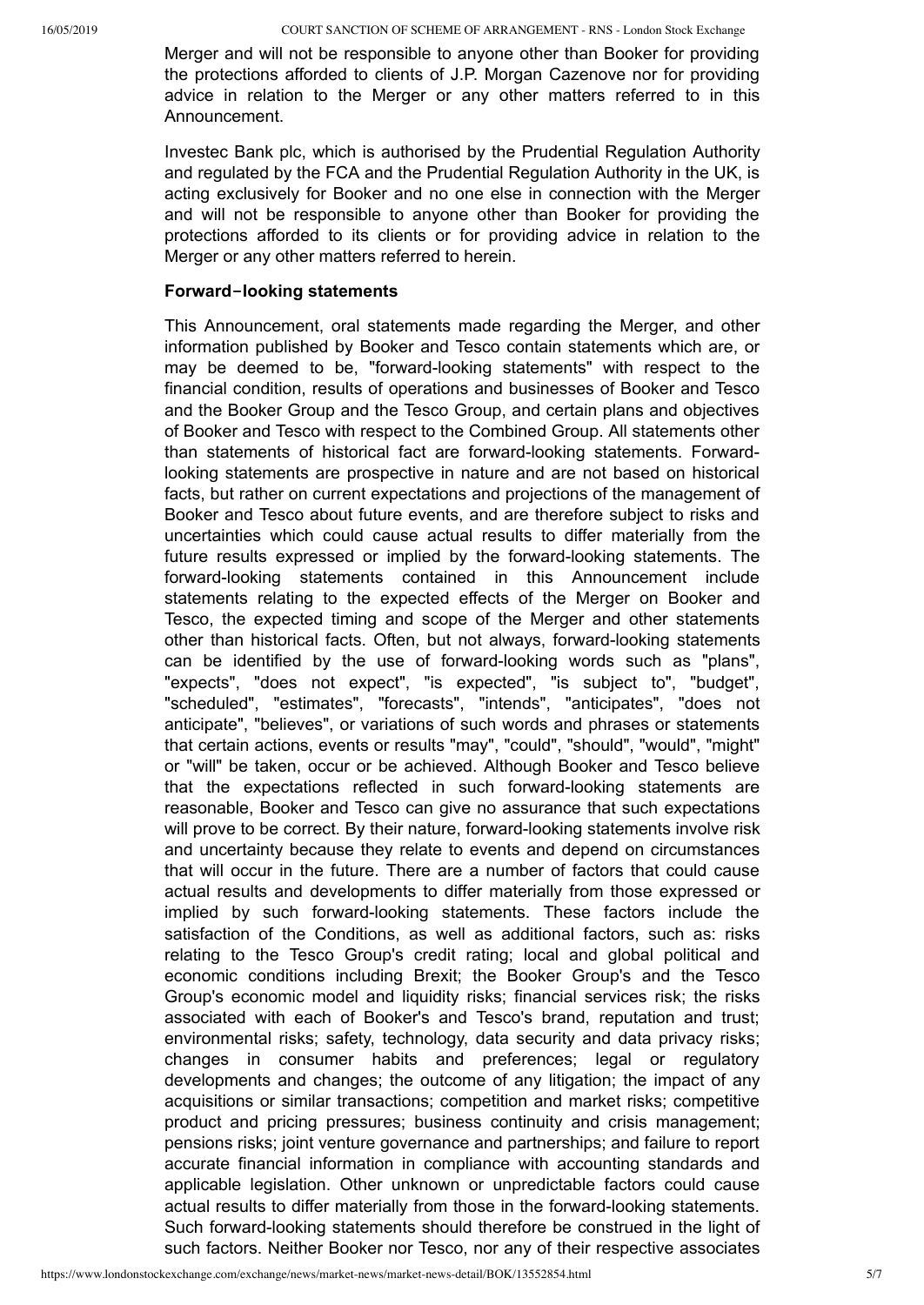or directors, officers or advisers, provides any representation, assurance or guarantee that the occurrence of the events expressed or implied in any forward-looking statements in this Announcement will actually occur. You are cautioned not to place undue reliance on these forward-looking statements. Each forward looking statement speaks only as of the date of this Announcement. None of Booker, the Booker Group, Tesco or the Tesco Group undertakes any obligation to publicly update or revise any forward-looking statements, whether as a result of new information, future events or otherwise.

## **No profit forecasts or estimates**

No statement in this Announcement is intended as a profit forecast or estimate for any period and no statement in this Announcement should be interpreted to mean that earnings or earnings per share for Booker for the current or future financial years would necessarily match or exceed the historical published earnings or earnings per share for Booker.

#### **Publication on website and availability of hard copies**

In accordance with Rule 26.1 of the Takeover Code, a copy of this Announcement will be made available, subject to certain restrictions relating to persons resident in Restricted Jurisdictions, on Booker's website at www.bookergroup.com/investor-centre by no later than 12 noon (London time) on the Business Day following this Announcement.

For the avoidance of doubt, the contents of websites referred to in this Announcement are not incorporated into and do not form part of this Announcement.

If you are in any doubt about the contents of this Announcement or the action you should take, you are recommended to seek your own independent financial advice immediately from your stockbroker, bank manager, solicitor, accountant or independent financial adviser duly authorised under the Financial Services and Markets Act 2000 (as amended) if you are resident in the United Kingdom or, if not, from another appropriately authorised independent financial adviser.

> This information is provided by RNS The company news service from the London Stock Exchange

# END

# SOAFLLFBVXFFBBV

[CLOSE](javascript:self.close();)

**London Stock Exchange plc is not responsible for and does not check content on this Website. Website users are responsible for checking content. Any news item (including any prospectus) which is addressed solely to the persons and countries specified therein should not be relied upon other than by such persons and/or outside the specified countries. [Terms and conditions](javascript: var x=window.open(), including restrictions on use and distribution apply.**